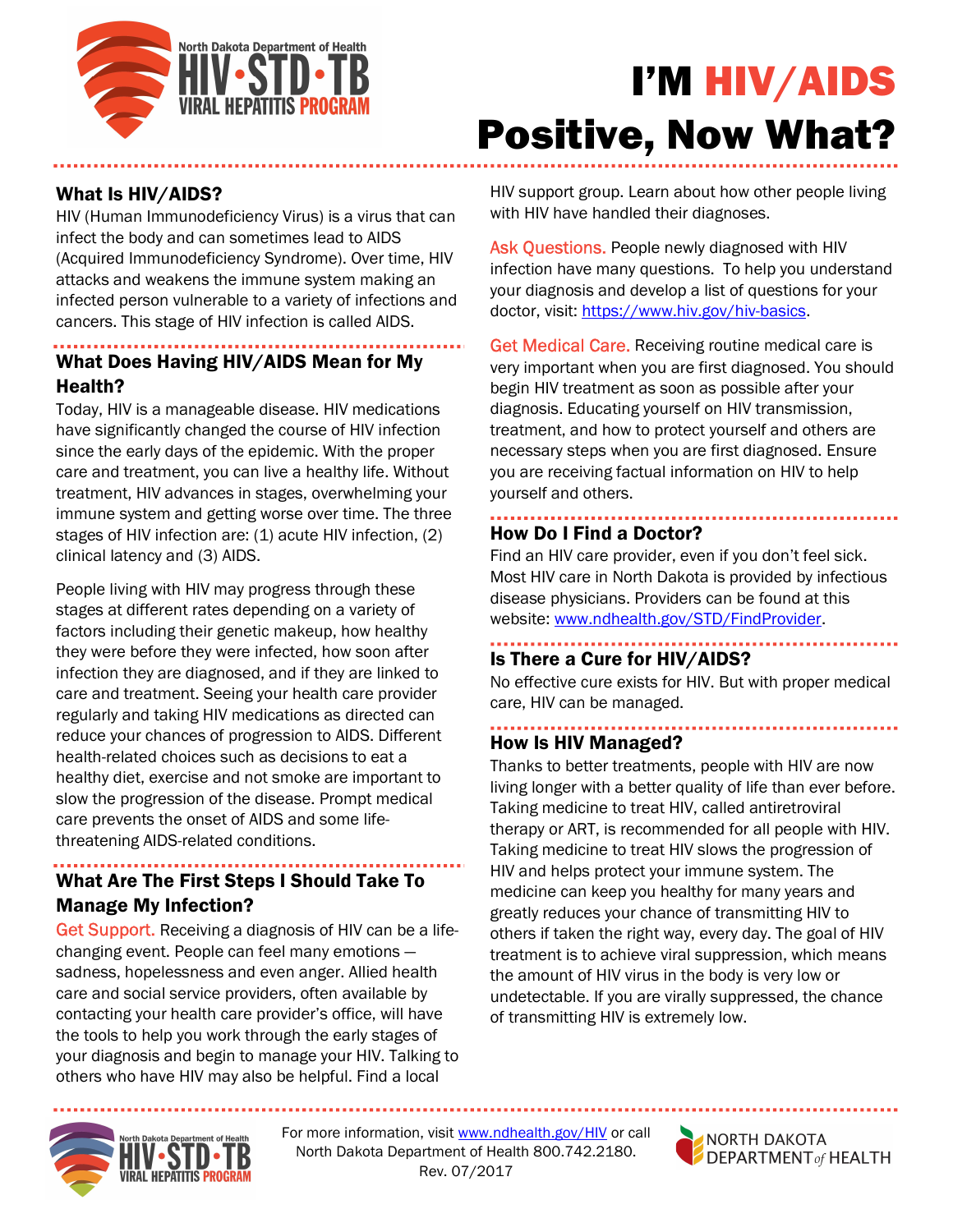

# I'M HIV/AIDS Positive, Now What?

## What Happens If I Don't Get Treated?

If you are not on treatment for your HIV infection, your immune system will not function appropriately. In addition, you will be more likely to transmit HIV to others. Without treatment, HIV-infected individuals become more susceptible to opportunistic infections (OIs). Having an OI may be a very serious medical situation, and its treatment can be challenging. Without treatment, the life span of someone infected with HIV is much shorter than those who are taking their HIV medications daily.

## How Can I Protect Myself and Others?

Seeking routine medical care will give you the greatest chance to get and stay virally suppressed, live a longer, healthier life and reduce the chance of transmitting HIV to your partners.

HIV can spread from person to person during anal, vaginal or oral sex. HIV can also be spread while sharing needles or equipment used for drug use, tattooing or body piercing. In addition, HIV can be passed from an infected mother to her baby during pregnancy, childbirth or breastfeeding. Using a condom, the right way every time you have sex, can protect others from getting HIV. HIV-negative partners can take daily medicine to prevent HIV (called pre-exposure prophylaxis or PrEP).

Additional things you should do to protect others include never sharing items that have come into contact with your blood such as needles, other drug equipment and personal items that might have blood on them, such as toothbrushes or razors. You should cover open cuts and sores on the skin to keep from spreading infectious blood or secretions. You also cannot donate blood, organs, tissue or semen. Remember, HIV is not spread by sneezing, hugging, holding hands, coughing, sharing eating utensils or drinking glasses, or through food or water.

Any blood spills, including dried blood, should be cleaned using a dilution of one part of household bleach to 10 parts of water for disinfecting the area. Gloves should be used when cleaning up any blood spills.

### What Is HIV PrEP?

PrEP is a way for people who do not have HIV, but who are at substantial risk of getting it, to prevent HIV infection by taking a pill every day. The pill (brand name Truvada) contains two medicines (tenofovir and emtricitabine) that are used in combination with other medicines to treat HIV. When someone is exposed to HIV through sex or injection drug use, these medicines can work to keep the virus from establishing a permanent infection. When taken consistently, PrEP has been shown to reduce the risk of HIV infection in people who are at high risk by up to 92 percent. PrEP is much less effective if it is not taken consistently.

PrEP is a powerful HIV prevention tool and can be combined with condoms and other prevention methods to provide even greater protection than when used alone. But people who use PrEP must commit to taking the drug every day and seeing their health care providers for follow-up every 3 months.

## I'm Pregnant. How Does HIV Affect My Baby?

HIV can be transmitted from mother to child during pregnancy, birth or breastfeeding. If you have HIV, take medicines to treat HIV the right way, every day. If you are treated for HIV early in your pregnancy, your risk of transmitting HIV to your baby can be 1 percent or less. After delivery, you can prevent transmitting HIV to your baby by avoiding breastfeeding, since breast milk contains HIV. If you are HIV-negative but you have an HIV-positive partner and are considering getting pregnant, talk to your doctor about taking PrEP to help keep you from getting HIV.

# Does Being Treated Mean I Am Immune to HIV?

No, it is possible to get another strain of the infection. This is called an HIV superinfection. The new strain of HIV can replace the original strain or remain along with the original strain. The effects of superinfection differ from person to person, and superinfection may cause some people to get sicker faster.



For more information, visit www.ndhealth.gov/HIV or call North Dakota Department of Health 800.742.2180. Rev. 07/2017